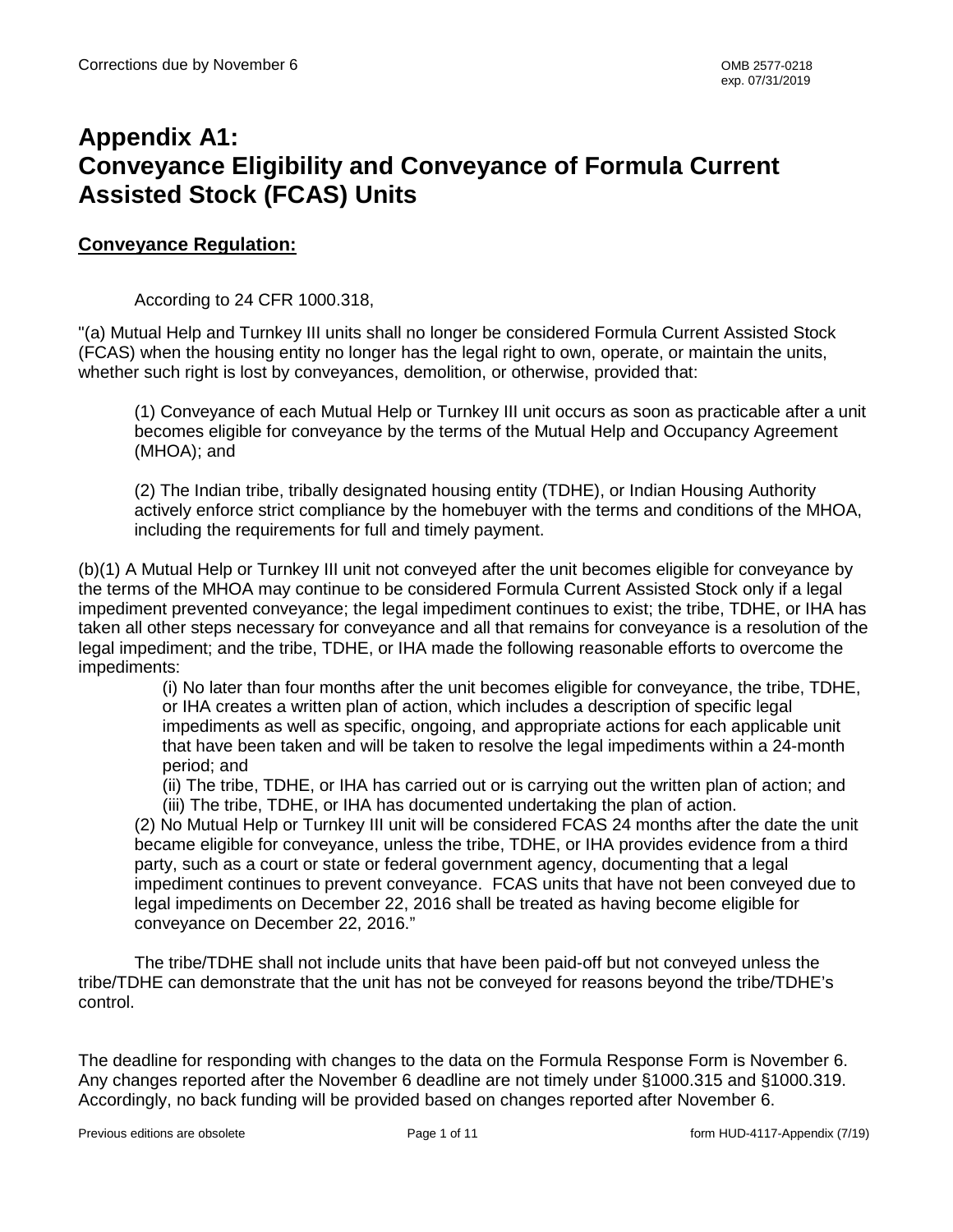To maintain fairness to all tribes, if tribes receive funding for ineligible units, repayment will be required.

On Table A1-1 below Report:

- All units that have been conveyed that did not have legal impediments preventing conveyance.
- All units that are conveyance eligible but not conveyed.

**TABLE A1-1: Conveyed units and conveyance-eligible units that did not/do not have legal impediments preventing conveyance**

| m                     |                    |                                 |                        |  |  |  |
|-----------------------|--------------------|---------------------------------|------------------------|--|--|--|
| <b>Project Number</b> | <b>Unit Number</b> | Conveyance<br>Eligibility date* | <b>Conveyance date</b> |  |  |  |
|                       |                    |                                 |                        |  |  |  |
|                       |                    |                                 |                        |  |  |  |
|                       |                    |                                 |                        |  |  |  |
|                       |                    |                                 |                        |  |  |  |
|                       |                    |                                 |                        |  |  |  |

\*The conveyance eligibility date is the date that the unit's purchase price was paid-off, whether through lump sum payment, accrual in equity accounts, self-amortization of the purchase price, or any combination of these. Because the MHOA has a self-amortizing purchase price, pay-off necessarily occurs no later than the end of the term of the MHOA.

On Table A1-2 below Report:

- All units that are paid-off that have legal impediments preventing conveyance.
- $\div$  All units that were previously removed as conveyance eligible that had legal impediments and that have since conveyed.
- For each unit meeting the criteria in bullets 1 and 2 above, provide reasons that conveyance was beyond the tribe's control and steps the tribe has taken to resolve the problem. For further information see PIH Notice 2017-15.

|                | TABLE A1-2: Units that are eligible for conveyance with legal impediments preventing |                    |            |                                         |  |  |  |  |
|----------------|--------------------------------------------------------------------------------------|--------------------|------------|-----------------------------------------|--|--|--|--|
|                |                                                                                      |                    | conveyance |                                         |  |  |  |  |
| <b>Project</b> | Unit                                                                                 | Conveyance         | Conveyance | <b>Explanation of legal impediments</b> |  |  |  |  |
| <b>Number</b>  | <b>Number</b>                                                                        | <b>Eligibility</b> | date       | preventing timely conveyance**          |  |  |  |  |
|                |                                                                                      | date*              |            |                                         |  |  |  |  |
|                |                                                                                      |                    |            |                                         |  |  |  |  |
|                |                                                                                      |                    |            |                                         |  |  |  |  |
|                |                                                                                      |                    |            |                                         |  |  |  |  |
|                |                                                                                      |                    |            |                                         |  |  |  |  |

\*The conveyance eligibility date is the date that the unit's purchase price was paid-off, whether through lump sum payment, accrual in equity accounts, self-amortization of the purchase price, or any combination of these. Because the MHOA has a self-amortizing purchase price, pay-off necessarily occurs no later than the end of the term of the MHOA.

\*\*Explanation of legal impediments preventing timely conveyance of each unit can be provided on supplemental pages if more space is needed.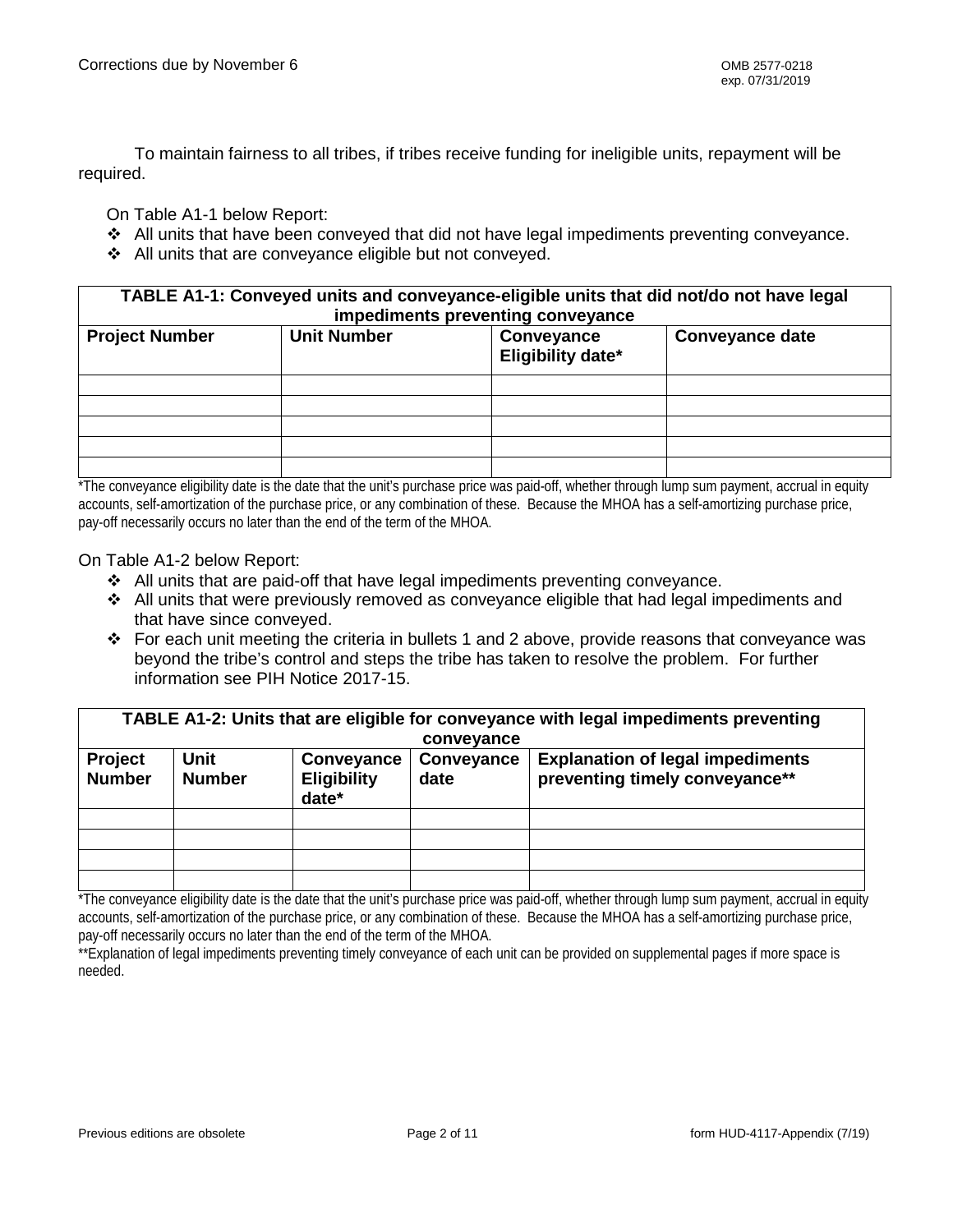## **Appendix A2: Date of Full Availability (DOFA) of Formula Current Assisted Stock (FCAS) Units**

### **DOFA Regulation:**

According to 24 CFR 1000.312 and 1000.314, FCAS "consists of housing units owned or operated pursuant to an ACC. This includes all Low Rent, Mutual Help, and Turnkey III housing units under management as of September 30, 1997, and all 1937 Act units in the development pipeline when they become owned or operated by recipients and are under management as indicated in the Formula Response Form."

Report:

 Low Rent, Mutual Help, and Turnkey III units funded under 1937 Housing Act (i.e., units that were subject to an Annual Contributions Contract (ACC)).

Do Not Report:

- Units built with NAHASDA, HOME, or ICDBG funds.
- Units built with Bureau of Indian Affairs, State, or tribal funds.
- Units built over the number specified in the original ACC for Projects with DOFA after October 1, 1997.

Please provide the information below for each new reported project DOFA. Please provide a copy of the ACC for each reported project indicating the number and type of units allowed.

In accordance with §1000.319(c), a recipient will not be provided back-funding for any units that the recipient failed to report on the **Formula Response Form** in a timely manner.

| <b>Project Number</b> | <b>Number of Units</b> | <b>Type of Units</b> | <b>DOFA</b> |
|-----------------------|------------------------|----------------------|-------------|
|                       |                        |                      |             |
|                       |                        |                      |             |
|                       |                        |                      |             |
|                       |                        |                      |             |
|                       |                        |                      |             |
|                       |                        |                      |             |
|                       |                        |                      |             |
|                       |                        |                      |             |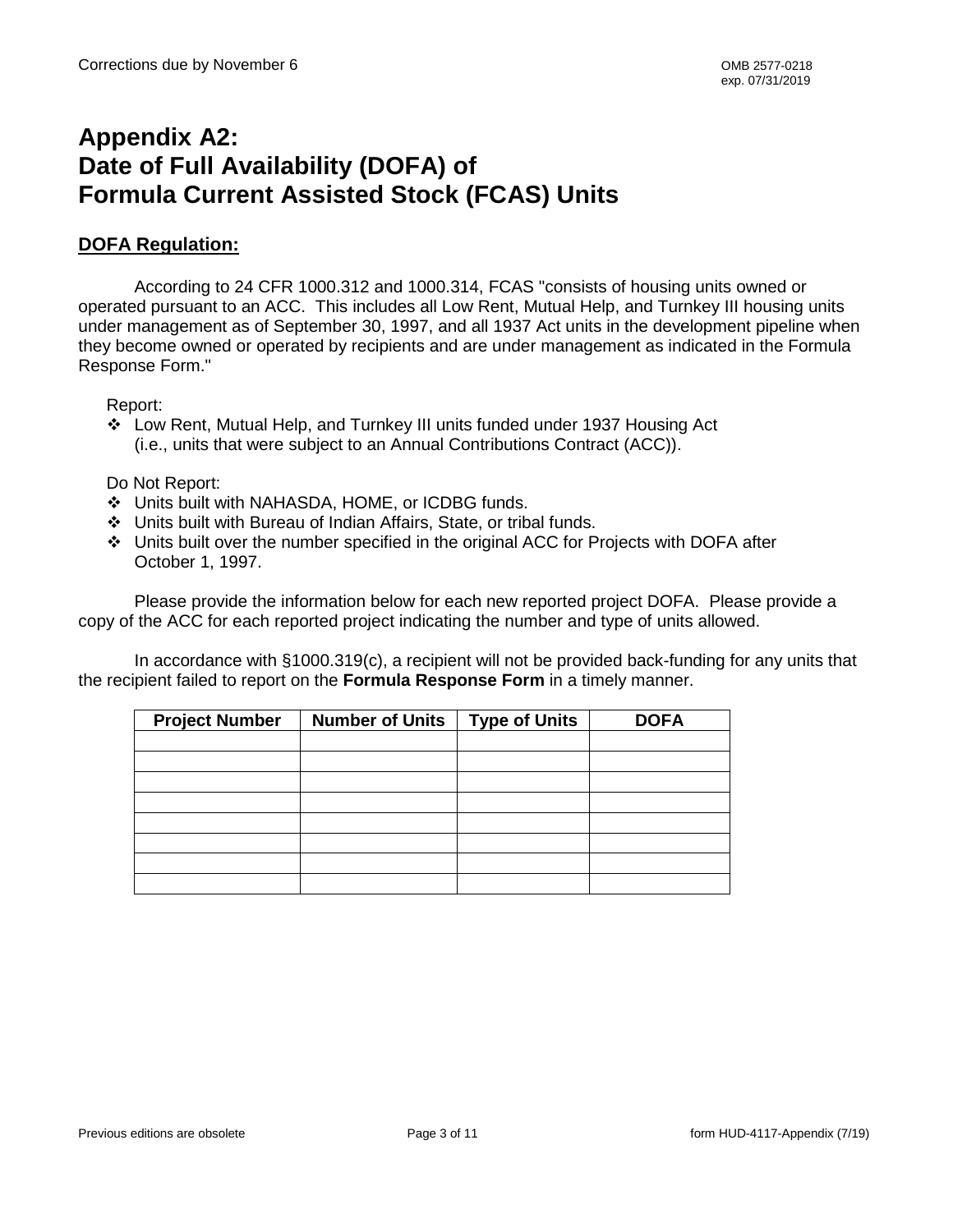# **Appendix A3: Conversion of Formula Current Assisted Stock (FCAS) Units**

#### **Conversion Regulation:**

According to 24 CFR 1000.316 (c), " If units were converted before October 1, 1997, as evidenced by an amended ACC, then those units will be counted for formula funding and eligibility purposes as the type of unit to which they were converted. If units were converted on or after October 1, 1997, the following applies:

- 1. Units that converted after October 1, 1997 will be **counted** as the type of unit specified on the original ACC in effect on September 30, 1997.
- 2. Whether or not it is the first conversion, a unit converted after October 1, 1997, will be considered as the type converted to **when determining continuing FCAS eligibility**. A unit that is converted to low-rent will be treated as a low-rent unit for purposes of determining continuing FCAS eligibility. A unit that is converted to homeownership will be treated as a homeownership unit for purposes of determining continuing FCAS eligibility.
- 3. The Indian tribe, TDHE, or IHA shall report conversions on the Formula Response Form."

#### Report:

❖ Newly converted units.

Do Not Report:

Units that have been previously reported as converted unless there has been a change.

Please provide the information below for each unit converted. Please provide a copy of the Amended ACC for each unit converted prior to October 1, 1997.

| Project<br><b>Number</b> | <b>Unit Number</b> | Unit Type as listed<br>on Formula<br><b>Response Form</b><br>(LR, MH, TKY III) | <b>Unit Type after</b><br><b>Conversion</b><br>(LR, MH, TKY III) | Date of<br><b>Conversion</b> |
|--------------------------|--------------------|--------------------------------------------------------------------------------|------------------------------------------------------------------|------------------------------|
|                          |                    |                                                                                |                                                                  |                              |
|                          |                    |                                                                                |                                                                  |                              |
|                          |                    |                                                                                |                                                                  |                              |
|                          |                    |                                                                                |                                                                  |                              |
|                          |                    |                                                                                |                                                                  |                              |
|                          |                    |                                                                                |                                                                  |                              |
|                          |                    |                                                                                |                                                                  |                              |
|                          |                    |                                                                                |                                                                  |                              |
|                          |                    |                                                                                |                                                                  |                              |
|                          |                    |                                                                                |                                                                  |                              |
|                          |                    |                                                                                |                                                                  |                              |
|                          |                    |                                                                                |                                                                  |                              |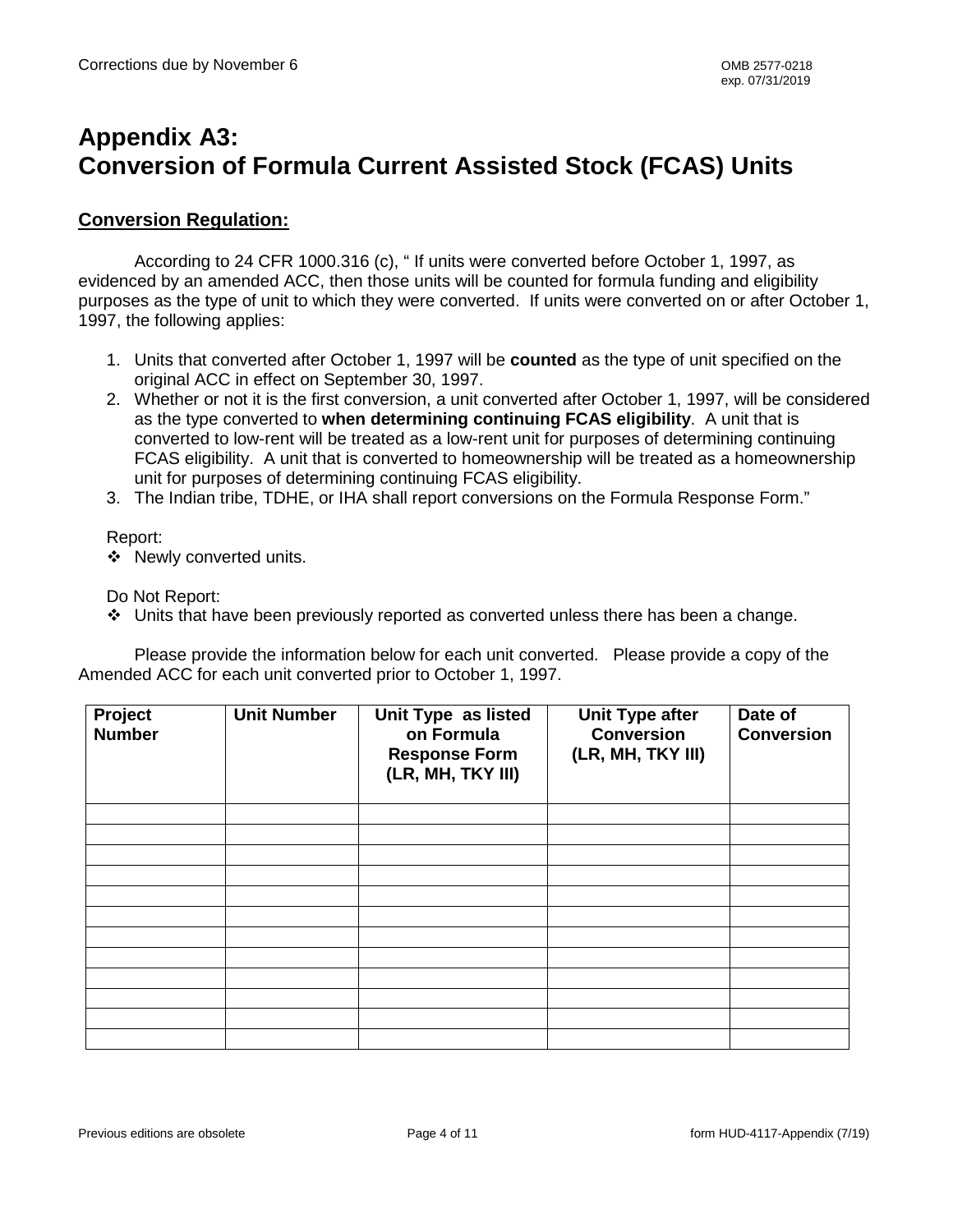# **Appendix A4: Demolimotion and Rebuilding of Formula Current Assisted Stock (FCAS) Units**

#### **Demolition Regulation:**

According to 24 CFR 1000.318(e), "A unit that is demolished pursuant to a planned demolition may be considered eligible as a FCAS unit if, after demolition is completed, the unit is rebuilt within one year. Demolition is completed when the site of the demolished unit is ready for rebuilding. If the unit cannot be rebuilt within one year because of relative administrative capacities and other challenges faced by the recipient, including but not limited to geographic distribution within the Indian area and technical capacity, the Indian tribe, TDHE or IHA may request approval for a one-time, one-year extension. Requests must be submitted in writing and include a justification for the request."

Report:

- $\div$  All demolished units when demolition is complete.
- All units that were rebuilt. If applicable, provide justification of why the units cannot be rebuilt within one year of demolition.

Please note that requests for a one-time, one-year extension must be made within 24 months of completed demolition.

| Project<br><b>Number</b> | <b>Unit</b><br><b>Number</b> | <b>Date</b><br><b>Demolition</b><br><b>Completed</b> | <b>Date Unit</b><br><b>Rebuilt</b> | <b>Explanation of why unit is not</b><br>rebuilt within one year of<br>demolition date |
|--------------------------|------------------------------|------------------------------------------------------|------------------------------------|----------------------------------------------------------------------------------------|
|                          |                              |                                                      |                                    |                                                                                        |
|                          |                              |                                                      |                                    |                                                                                        |
|                          |                              |                                                      |                                    |                                                                                        |
|                          |                              |                                                      |                                    |                                                                                        |
|                          |                              |                                                      |                                    |                                                                                        |
|                          |                              |                                                      |                                    |                                                                                        |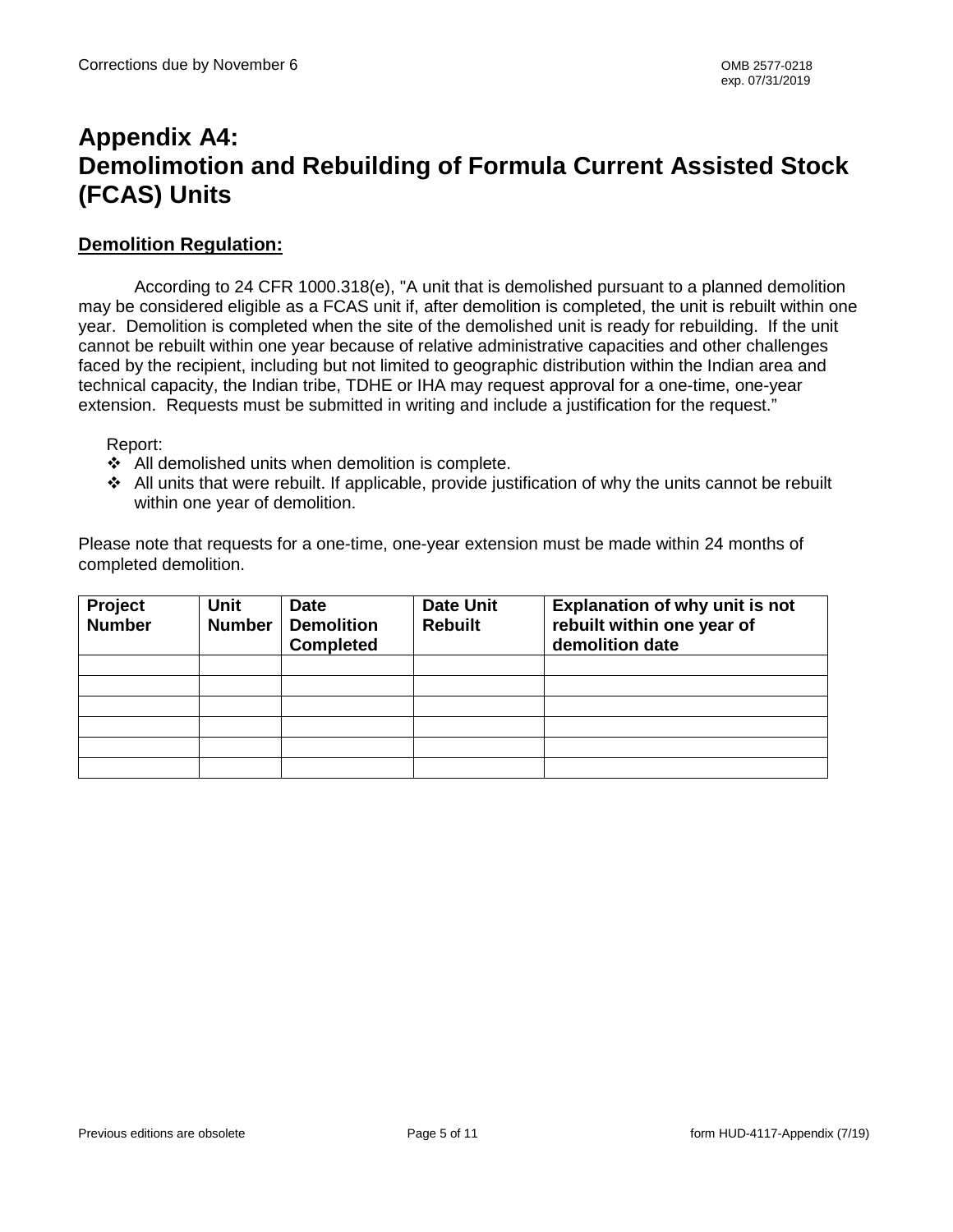# **Appendix A5: All Other Corrections to Formula Current Assisted Stock (FCAS)**

#### **FCAS Correction Regulation:**

According to 24 CFR 1000.312 and 1000.314, "Formula Current Assisted Stock (FCAS) consists of housing units owned or operated pursuant to an ACC. This includes all Low Rent, Mutual Help, and Turnkey III units under management as of September 30, 1997, and all 1937 Act units in the development pipeline when they become owned or operated by recipients and are under management as indicated in the Formula Response Form."

On Table A5-1 Report:

- Units not used as low-income housing dwelling units.
	- o Include units used for non-dwelling purposes.
	- o Include vacant units, unless they are being made available for occupancy through, for example, active repair or rehabilitation, advertising, or processing from a wait list.
	- o Include units that are not occupied by a NAHASDA eligible family.

On Table A5-2 Report:

 Units previously removed based upon the project's DOFA that are still eligible for FCAS because of a subsequent homebuyer.

On Table A5-3 Report:

 Differences between FCAS reported on the Formula Response Form and your Tribe's records that are not due to conveyances, Date of Full Availability and/or conversion.

| TABLE A5-1: Units not used as low-income dwelling units |                    |                                                         |                          |  |  |
|---------------------------------------------------------|--------------------|---------------------------------------------------------|--------------------------|--|--|
| <b>Project Number</b>                                   | <b>Unit Number</b> | Date unit was last<br>occupied by eligible<br>recipient | <b>Reason for change</b> |  |  |
|                                                         |                    |                                                         |                          |  |  |
|                                                         |                    |                                                         |                          |  |  |
|                                                         |                    |                                                         |                          |  |  |
|                                                         |                    |                                                         |                          |  |  |
|                                                         |                    |                                                         |                          |  |  |

| <b>TABLE A5-2: Units with Subsequent Homebuyers</b> |                    |                                            |                                     |  |  |
|-----------------------------------------------------|--------------------|--------------------------------------------|-------------------------------------|--|--|
| <b>Project Number</b>                               | <b>Unit Number</b> | <b>New Agreement</b><br><b>Signed Date</b> | Term of the Agreement (in<br>years) |  |  |
|                                                     |                    |                                            |                                     |  |  |
|                                                     |                    |                                            |                                     |  |  |
|                                                     |                    |                                            |                                     |  |  |
|                                                     |                    |                                            |                                     |  |  |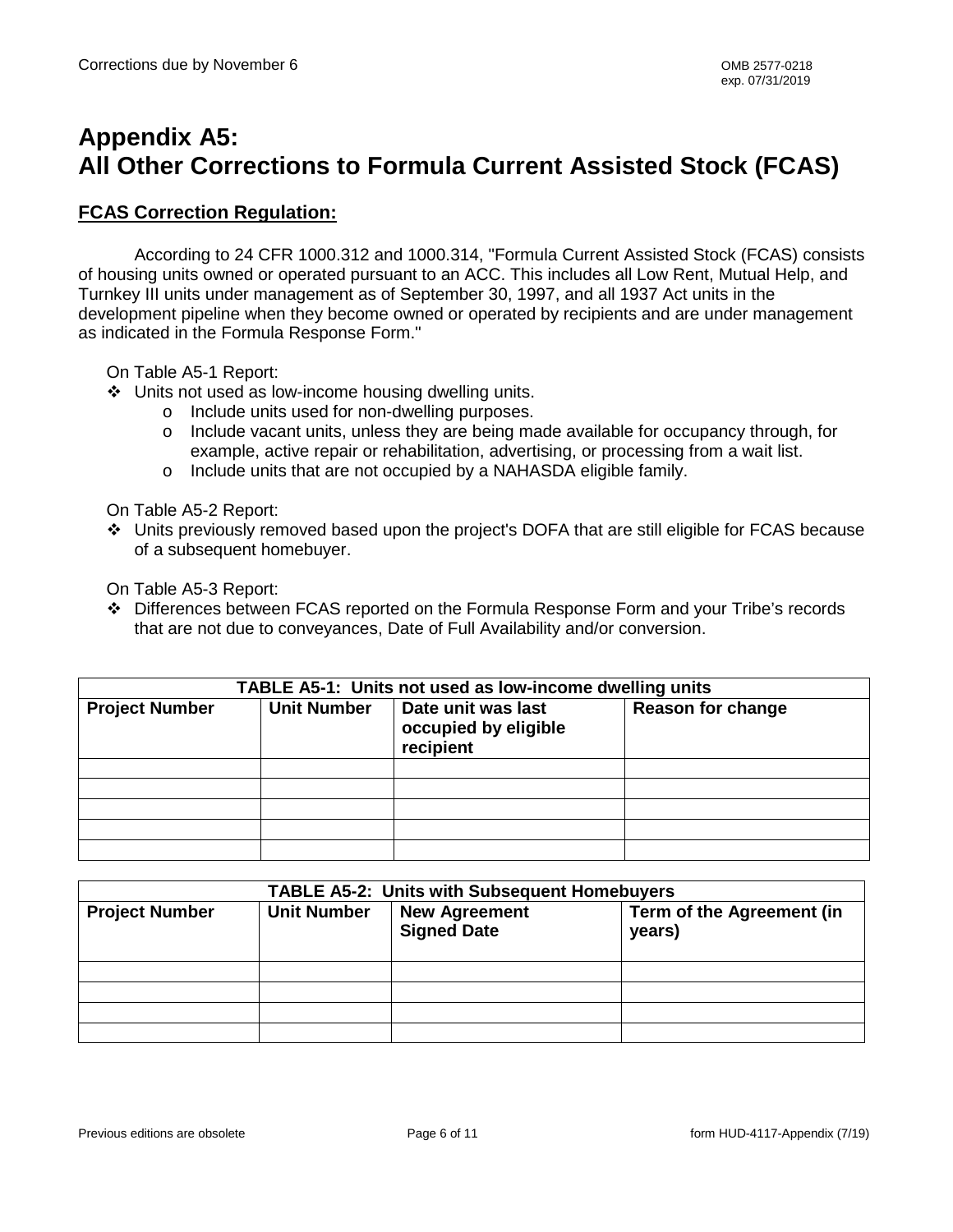| <b>TABLE A5-3: All other corrections to FCAS</b> |                                                                                       |                                                                |                                      |  |  |  |
|--------------------------------------------------|---------------------------------------------------------------------------------------|----------------------------------------------------------------|--------------------------------------|--|--|--|
| <b>Project Number</b>                            | <b>Formula</b><br><b>Response</b><br><b>Form Unit</b><br>Counts &<br><b>Unit Type</b> | <b>Correct</b><br>Number of<br><b>Units &amp; Unit</b><br>Type | <b>Reason/Explanation for Change</b> |  |  |  |
|                                                  |                                                                                       |                                                                |                                      |  |  |  |
|                                                  |                                                                                       |                                                                |                                      |  |  |  |
|                                                  |                                                                                       |                                                                |                                      |  |  |  |
|                                                  |                                                                                       |                                                                |                                      |  |  |  |
|                                                  |                                                                                       |                                                                |                                      |  |  |  |
|                                                  |                                                                                       |                                                                |                                      |  |  |  |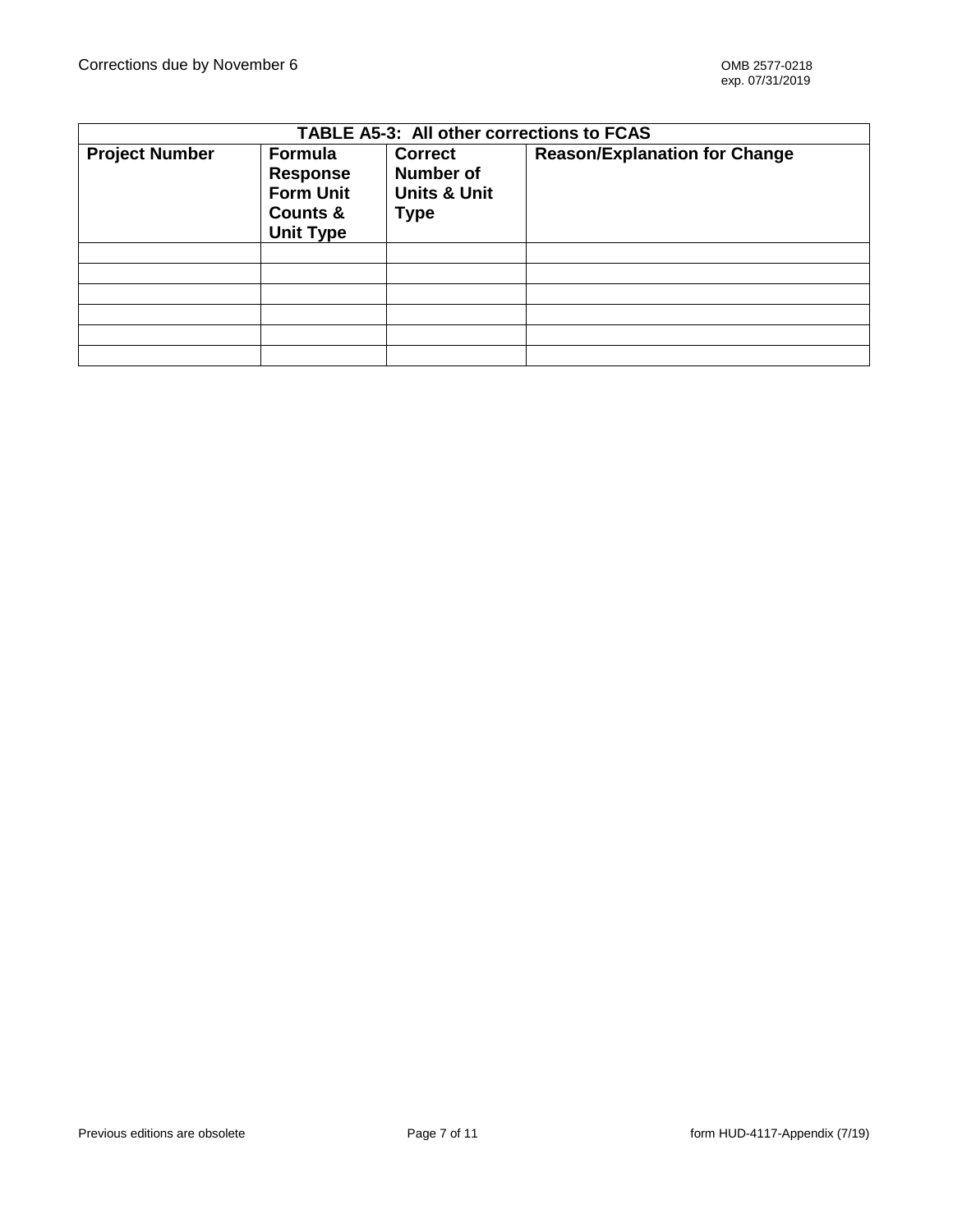## **Appendix B1: Request to Add Other Geographies to Formula Area Based on Formula Area Definition**

#### **Formula Area Regulation:**

According to 24 CFR 1000.302 Formula Area, (1) Formula areas are: (i) Reservations for federally recognized Indian tribes, as defined by the U.S. Census; (ii) Trust lands; (iii) Department of the Interior Near-Reservation Service Areas; (iv) Former Indian Reservation Areas in Oklahoma Indian Areas, as defined by the U.S. Census as Oklahoma Tribal Statistical Areas (OTSAs); (v) Congressionally Mandated Service Areas; (vi) State Tribal Areas as defined by the U.S. Census as State Designated American Indian Statistical Areas (SDAISAs); (vii) Tribal Designated Statistical Areas (TDSAs); (viii) California Tribal Jurisdictional Areas established or reestablished by Federal court judgment; and (ix) Alaska formula areas described in paragraph (4) of this definition.

Please show the boundaries of the area being requested on a map\*\* and provide a copy of legal documents (e.g., Federal Register Notice, publication of designation of Near-Reservation Service Area, Public Law documents legislating Congressionally Mandated Service Areas) for each geographic area you want to add to your Tribe's Formula Area.

To request additional areas beyond those identified in the above list of nine, see Appendix B2.

\*\*Maps are available from the US Census Bureau. https://www.census.gov/geo/maps-data/

| <b>Geographic Area</b><br>requested | <b>Category Requested</b><br>(i.e. reservation, OTSA,<br>SDAISAs, etc.) | <b>Legal Document</b><br>provided (description) | Map provided<br>(Yes or No)? |
|-------------------------------------|-------------------------------------------------------------------------|-------------------------------------------------|------------------------------|
|                                     |                                                                         |                                                 |                              |
|                                     |                                                                         |                                                 |                              |
|                                     |                                                                         |                                                 |                              |
|                                     |                                                                         |                                                 |                              |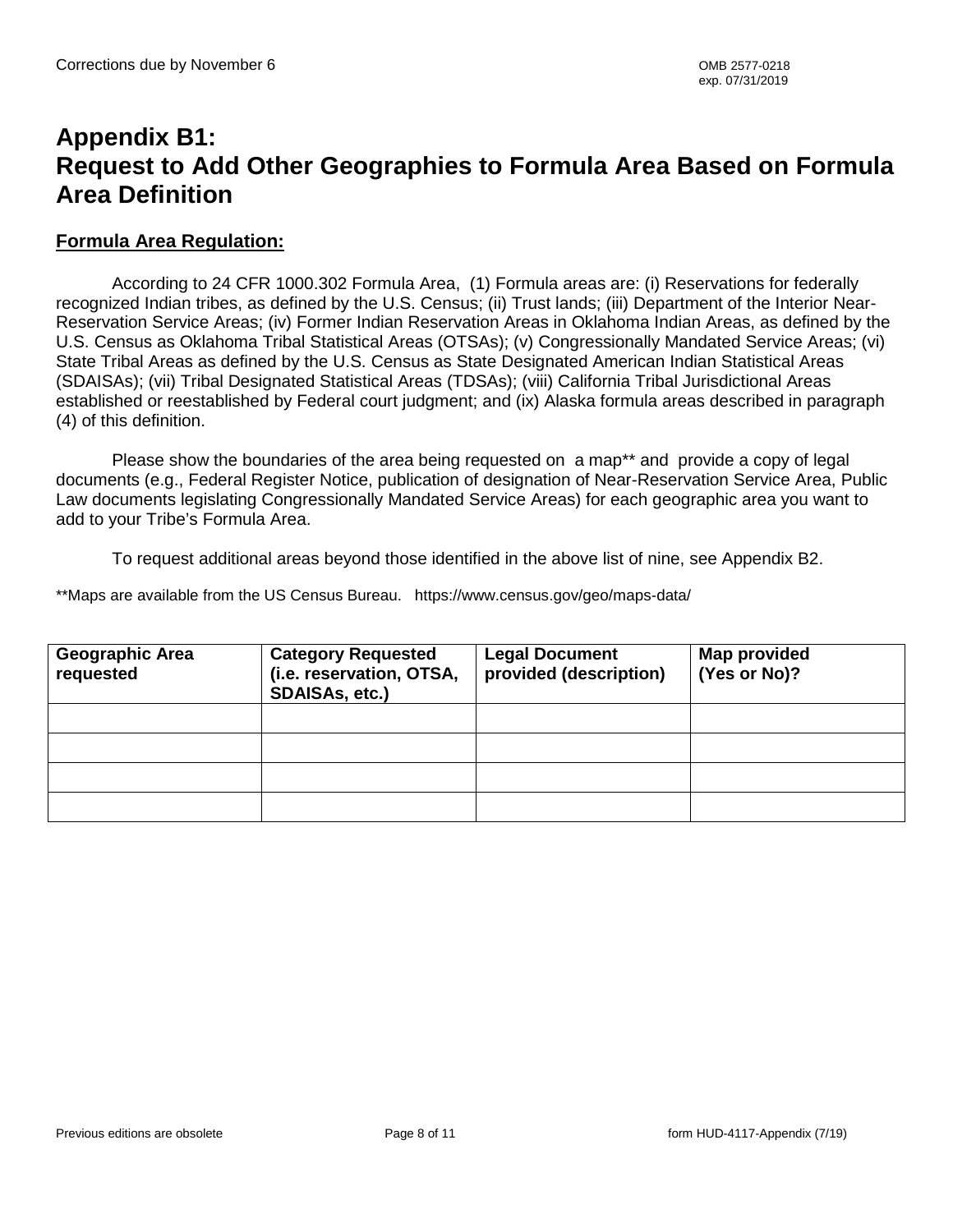# **Appendix B2: Request to Add Other Geographies to Formula Area Based on Provision of Substantial Housing Services**

### **Substantial Housing Services Regulation:**

According to 24 CFR 1000.302 Formula Area: (2)(i) For a geographic area not identified in paragraph (1) of this definition, and for expansion or re-definition of a geographic area from the prior year, including those identified in paragraph (1) of this definition, the Indian tribe must submit, on a form agreed to by HUD, information about the geographic area it wishes to include in its Formula Area, including proof that the Indian tribe, where applicable, has agreed to provide housing services pursuant to a Memorandum of Agreement (MOA) with the tribal and public governing entity or entities of the area, or has attempted to establish such an MOA; and is providing substantial housing services and will continue to expend or obligate funds for substantial housing services as reflected in the form agreed to by HUD for this purpose.

According to §1000.302, Substantial Housing Services: (1) Affordable housing activities funded from any source provided to American Indian and Alaska Native (AIAN) households with incomes 80 percent of the median income as defined in the Native American Housing Assistance and Self-Determination Act (NAHASDA) (25 U.S.C. 4103 (14)) or lower, equivalent to 100 percent or more of the increase in the IHBG formula allocation that the Indian tribe would receive as a result of adding the proposed geography; or (2) Affordable housing activities funded with IHBG funds provided to AIAN households with incomes 80 percent of the median income as defined in NAHASDA or lower, equivalent to 51 percent or more of the Indian tribe's current total IHBG grant; and either: (i) 51 percent or more of the Indian tribe's official enrollment resides within the geographic area; or (ii) The Indian tribe's official enrollment constitutes 51 percent or more of the total AIAN persons within the geography. (3) HUD shall require that the Indian tribe annually provide written verification…that the affordable housing activities it is providing meet the definition of substantial housing services.

If you wish to request additional areas based on the above regulations, please provide a map showing the boundaries if the area being requested\*\*, an MOA or documentation of the Tribe's efforts to secure one, and fill in the two tables below for each area that you want to add to your Tribe's Formula Area. In addition, please provide a brief narrative describing each program and any income eligibility provisions that apply. Use a separate table for each geographic area requested.

|                                                           | Add Other Geographies to Formula Area Based on Provision of Substantial Housing Services |                                                                   |                                                                  |                                     |         |                                                                                                                                                     |  |
|-----------------------------------------------------------|------------------------------------------------------------------------------------------|-------------------------------------------------------------------|------------------------------------------------------------------|-------------------------------------|---------|-----------------------------------------------------------------------------------------------------------------------------------------------------|--|
| <b>Specific</b><br>Geographic<br>Area<br><b>Requested</b> | Number of<br>Tribal<br><b>Members</b><br>Living in<br><b>Requested</b><br>Area           | Affordable<br><b>Housing</b><br>Program/Program<br><b>Purpose</b> | <b>Program Income</b><br><b>Eligibility</b><br><b>Provisions</b> | <b>Source</b><br>οf<br><b>Funds</b> | Year(s) | <b>Total Dollar Amount</b><br>of Program<br><b>Investment by Year</b><br>(If multiple sources<br>of funding, please<br>separate IHBG from<br>other) |  |
|                                                           |                                                                                          |                                                                   |                                                                  |                                     |         |                                                                                                                                                     |  |
|                                                           |                                                                                          |                                                                   |                                                                  |                                     |         |                                                                                                                                                     |  |

Total dollar amount of program investment by year must appear in the Indian Housing Plan (IHP) and actual accomplishments must appear in the Annual Performance Report (APR) separately for each area requested. HUD will monitor Formula Area additions to ensure that the tribe continues investment at levels that are consistent with the definition of Substantial Housing Services.

Previous editions are obsolete **Page 9** of 11 **For a set of the COVID-4117-Appendix (7/19)** Previous editions are obsolete **\*\*Maps are available from the US Census Bureau at** https://www.census.gov/geo/maps-data/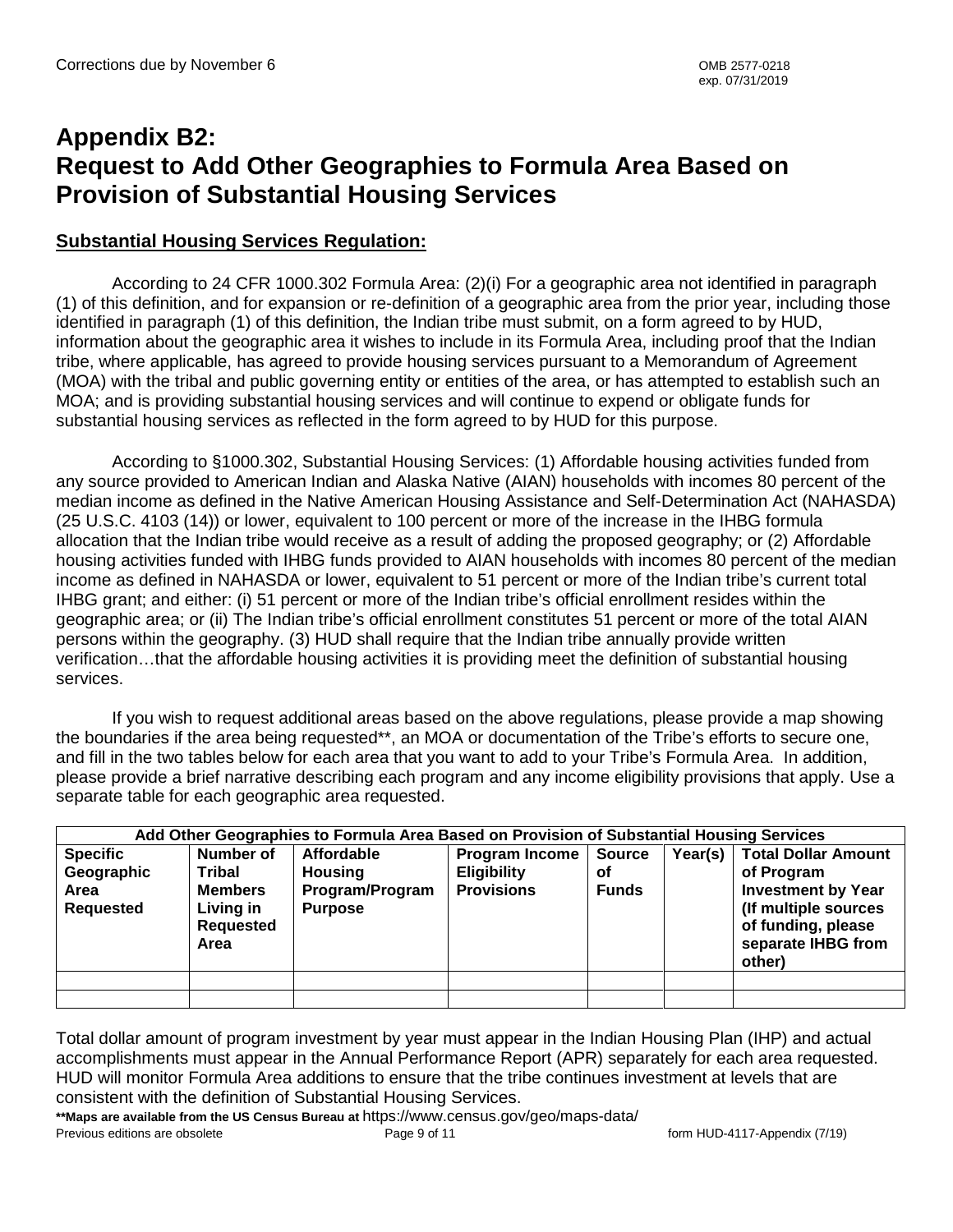# **Appendix C: Enrollment in Overlapping Areas**

### **Overlapping Area Regulation:**

According to 24 CFR 1000.326, "(a) If an Indian tribe's formula area overlaps with the formula area of one or more other Indian tribes, the funds allocated to that Indian tribe for the geographic area in which the formula areas overlap will be based on: (1) The Indian tribe's proportional share of the population in the overlapping geographic area; and (2) The Indian tribe's commitment to serve that proportional share of the population in such geographic area. (3) In cases where a State recognized tribe's formula area overlaps with the formula area of a Federally recognized Indian tribe, the Federally recognized Indian tribe receives the allocation for the formula area up to its population cap, and the State recognized tribe receives the balance of the overlapping area (if any) up to its population cap.

(b) Tribal membership in the geographic area (not to include dually enrolled tribal members) will be based on data that all Indian tribes involved agree to use. Suggested data sources include tribal enrollment lists, the U.S. Census, Indian Health Service User Data, and Bureau of Indian Affairs data. (c) If the Indian tribes involved cannot agree on what data source to use, HUD will make the decision on what data will be used to divide the funds between the Indian tribes by August 1\*."

Please provide the information below for each overlapping geographic area of your Tribe's Formula Area as listed in the Formula Response Form. **This information will only be used if ALL tribes in the overlapping area submit data.**

| Geographic Area Name | <b>Tribal Enrollment</b> |
|----------------------|--------------------------|
|                      |                          |
|                      |                          |

\*\* Postmark or fax changes and corrections with appropriate supporting documentation to the IHBG Formula Customer Service Center by **November 6, 2017**, for inclusion in the FY 2018 allocation. Please note that with respect to overlapping areas, while HUD requires requests for formula changes to be submitted by November 6<sup>th</sup>, HUD may consider subsequent requests related to overlapping areas from tribes that have been directly affected by changes resulting from requests submitted by another tribe or tribes in the overlapping area that were submitted prior to the November 6 deadline. Subsequent requests received in prior FYs may be carried into future FYs if processing of such requests is not finalized in the current FY.